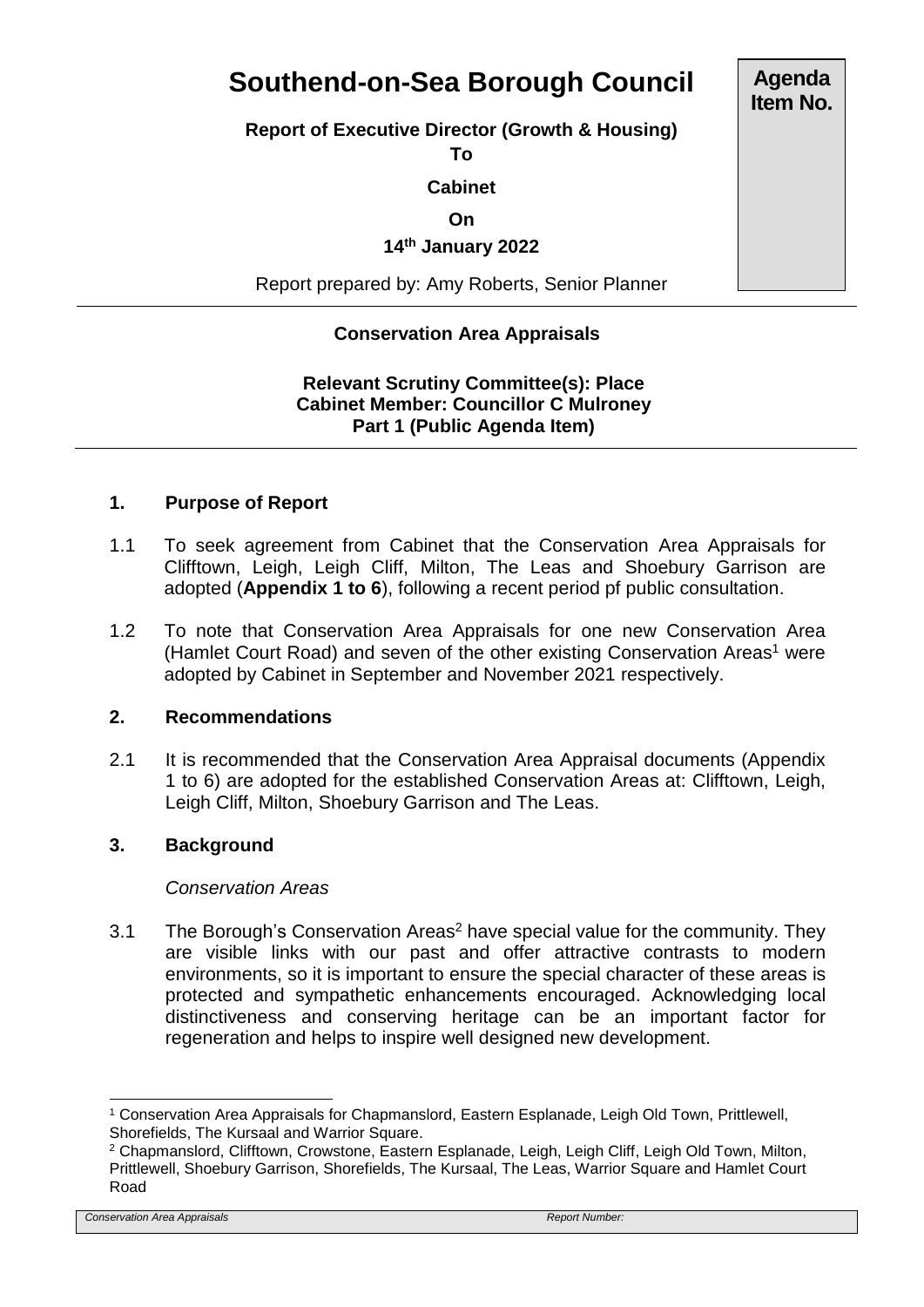- 3.2 Section 72(1) of the Planning (Listed Buildings and Conservation Areas) Act 1990 states that special attention should be paid to the desirability of preserving or enhancing the character or appearance of Conservation Areas.
- 3.3 The revised National Planning Policy Framework (2021) (NPPF) sets out the Government's policies for conserving and enhancing the historic environment, making clear that in considering the designation of Conservation Areas, local planning authorities should ensure that an area justifies such status because of its special architectural or historic interest, ensuring that the concept of conservation is not devalued through the designation of areas that lack special interest (NPPF paragraph 191).
- 3.4 The Council has a duty to review existing conservation area designations periodically to ensure they are up to date and relevant, and to determine if any further parts of the Borough should be designated as a Conservation Area. A new Conservation Area – Hamlet Court Road Conservation Area – was recently designated (September 2021) as part of this process.
- 3.5 An area's status as a Conservation Area is a material consideration for planning applications and introduces some additional controls. This can include: the need to apply the conserve and enhance test as part of the decision-making process<sup>3</sup>, control over demolition of unlisted buildings, control over works to trees, and limitation on the types of advertisements that can be displayed with deemed consent. It can also provide support for the use of Article 4 directions to remove permitted development rights where avoidable damage is evidenced.
- 3.6 An Article 4 Direction restricts the scope of permitted development rights, as permitted by the General Permitted Development Order (GPDO). Where an Article 4 Direction is in effect, a planning application may be required for development that would otherwise have been permitted development. Article 4 Directions are used to control works that could have an impact on the character of an area of acknowledged importance, such as a Conservation Area. There are Article 4 Directions in place in: Clifftown, Leigh, Leigh Cliff and Milton. Modifications to these four existing Directions are recommended within the associated Conservation Area Appraisal and, in the case of Shoebury Garrison, a new Article 4 Direction is recommended.
- 3.7 It is important to note that an Article 4 Direction does not prevent the type of development to which it applied, more so it simply requires that planning permission is sought for the proposed development, which should be sympathetic to the special character of the Conservation Area. Through the appraisal process, a number of key potential impacts to the special character of the relevant Conservation Areas have been identified, and serving / modifying existing Article 4 Directions to remove some permitted development rights could assist in mitigating against these threats, such as requiring planning permission to be sought for alterations to windows which front a highway, or installation of hardstanding, for example.
- 3.8 Where modifications to existing Article 4 Directions are recommended within the appraisals (or a new direction in the case of Shoebury Garrison), separate authority will be sought for progressing these Directions.

l <sup>3</sup> Set out in legislation and discussed further in the NPPF and the Planning Practice Guidance (PPG)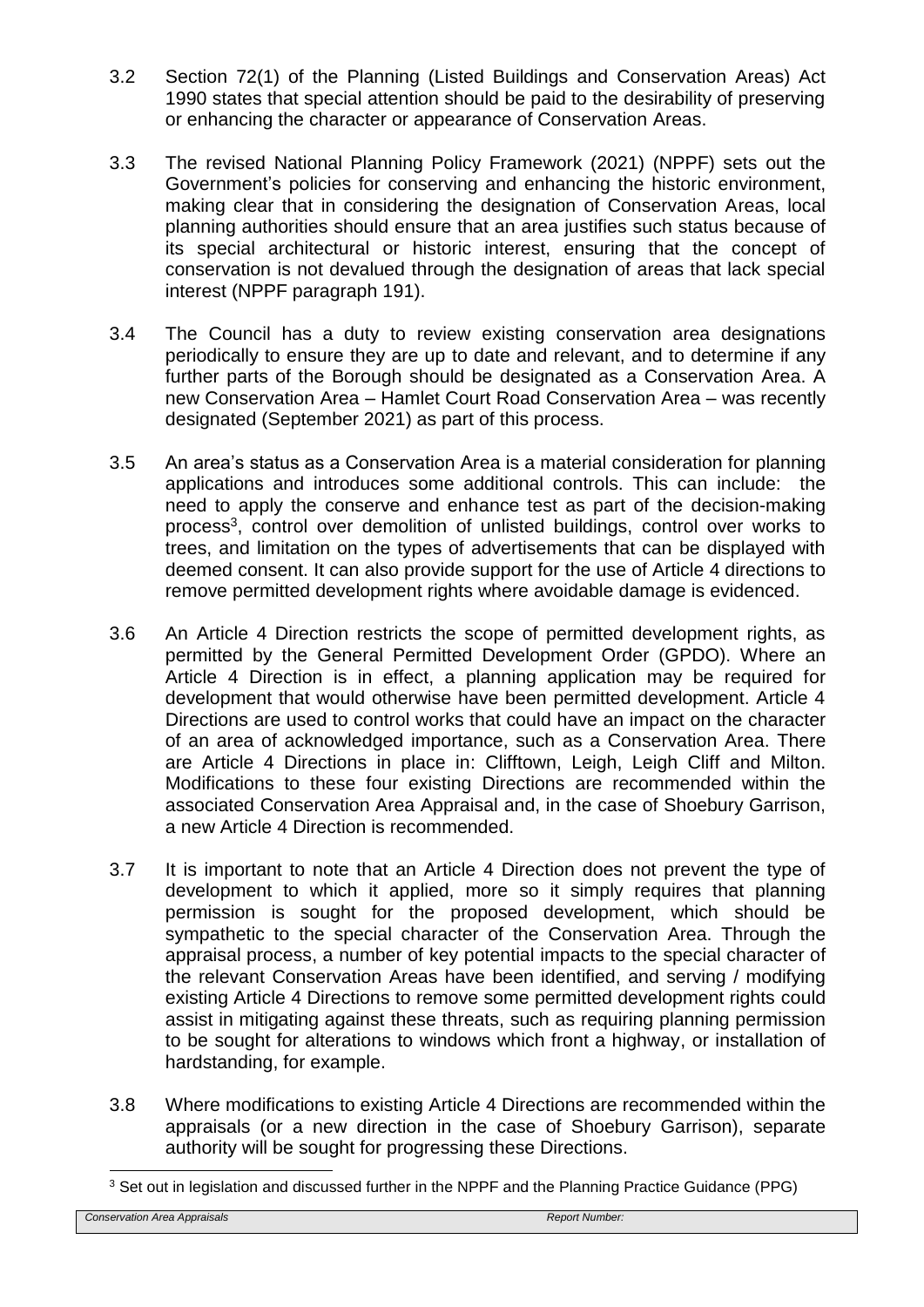- 3.9 The Council's adopted Development Plan in relation to heritage currently comprises policies within the Core Strategy, Development Management Development Plan Document and Southend Central Area Action Plan (these will be reviewed as part of the production of the Southend new Local Plan) which sets out the local approach to managing the historic environment. These policies together with national planning policy, are used to determine planning decisions relating to development in the Borough's Conservation Areas.
- 3.10 An area's status as a Conservation Area does not however prevent change from occurring, and Conservation Areas will over time be subject to many different pressures (both positive and negative) that could impact upon their character and appearance. It is, however, important that proposed alterations to properties in Conservation Areas are sympathetic to their character and have regard to Conservation Area status.
- 3.11 The Council commissioned independent heritage consultants, Purcell, to undertake a review and update of all the Borough's existing Conservation Area Appraisals and to produce appraisals for those Conservation Areas that do not currently have an appraisal in place.

*Conservation Area Appraisals*

- 3.12 The Conservation Area Appraisals (Appendix 1 to 6) present a review and update of existing Conservation Area Appraisals at Clifftown, Leigh, Leigh Cliff, Milton, Shoebury Garrison, and The Leas Conservation Areas. They include a management plan for each area and recommendations relating to matters such as locally listed buildings, boundaries and article 4 directions.
- 3.13 All the Conservation Area Appraisals referred to above were consulted on between November 2020 and January 2021, and comments received during the consultation have been considered during the process of preparing these documents for adoption (a summary of representations received for each Conservation Area subject of this report is included at **Appendix 7**). A brief overview of each Conservation Area, subject of this report, is set out below:
- 3.14 **Clifftown Conservation Area**: First designated in 1968, the area encompasses over 200 years of development as part of a major seaside resort, including the Georgian Royal Terrace and Shrubbery. The area was last appraised in 2006. No changes to the Conservation Area boundary are proposed in the updated Appraisal. The appraisal recommended that the Cliff Lift is added to the Council's Local List<sup>4</sup> given its historic and architectural interest – built in 1912 by Waygood and Co. to transport people from the Western Esplanade up to Clifftown Parade (**Appendix 1**).
- 3.15 **Leigh Conservation Area**: First designated in 1971, the area originated as the historic manorial establishment of Leigh on top of the hill above the original

*Conservation Area Appraisals Report Number:* 

l

<sup>4</sup> [www.southend.gov.uk/design-historic-environment/locally-listed-buildings](http://www.southend.gov.uk/design-historic-environment/locally-listed-buildings) Non-statutory Local List which identifies buildings, structures and monuments of local architectural or historic importance. Locally listed buildings do not have statutory protection but make an important contribution to Southend's historic character and distinctiveness. Locally listed status will be a material consideration for planning applications affecting it.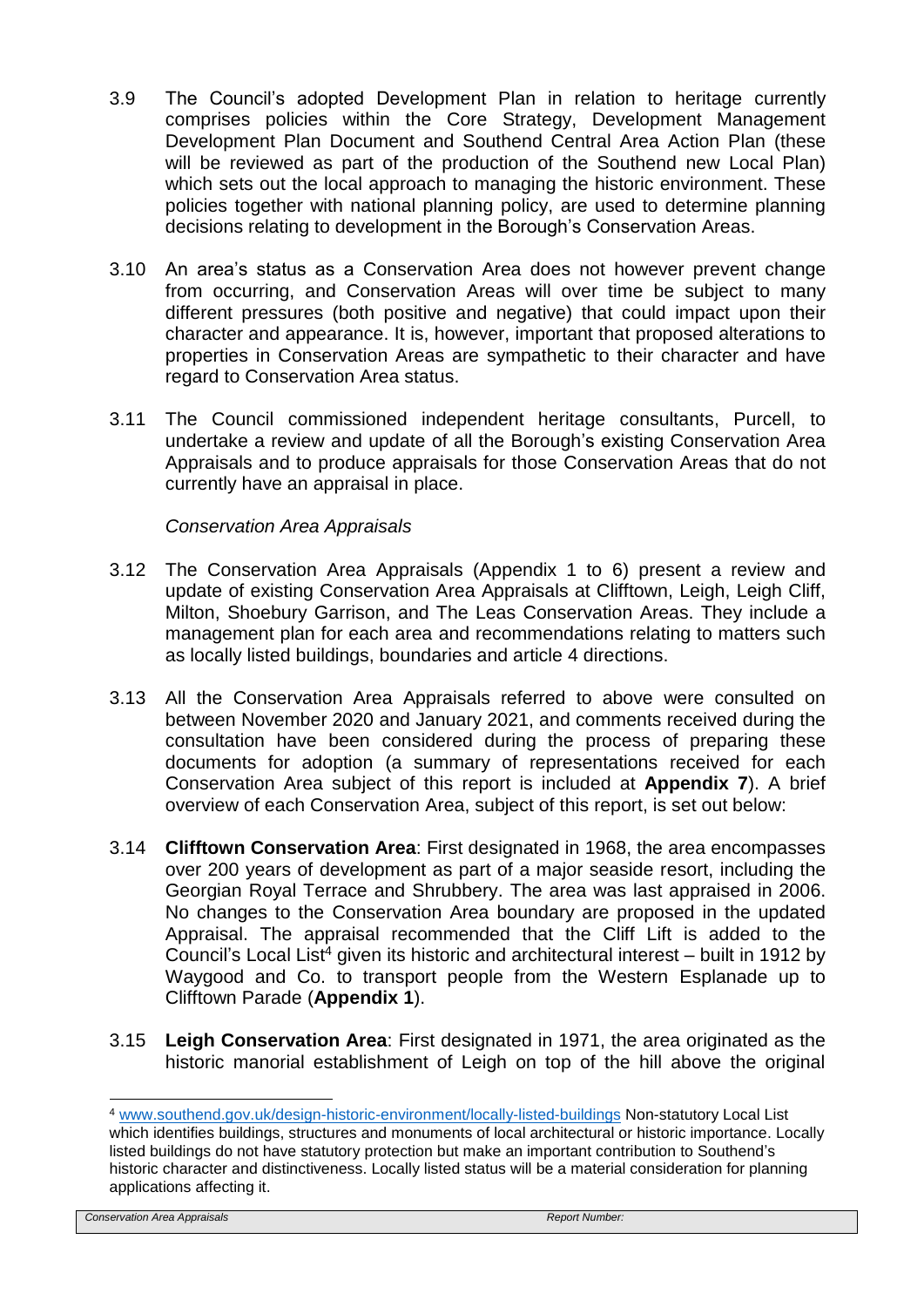fishing village. It expanded in the mid-late 19<sup>th</sup> century as the railway arrived and the population expanded, and now has an identity distinct from Leigh Old Town, though elements of coastal character survive. The area was last appraised in 2010. The new Appraisal does not propose any change to the Conservation Area boundary. The Appraisal recommended that 57 Broadway West is added to the Council's Local List, due to its good surviving historic shopfront (Appendix 2).

- 3.16 **Leigh Cliff Conservation Area**: First designated in 1981, the area was last appraised in 2010. Leigh Cliff Conservation Area is representative of the expansion of the village of Leigh away from the historic core on the shoreline and around St Clements Church in the late  $19<sup>th</sup>$  and early  $20<sup>th</sup>$  century, as Leighon-Sea's popularity rose. The Conservation Area links to Leigh Conservation Area along Broadway, the heart of the commercial centre of Leigh. The Appraisal recommended that 86 Broadway and 96 Broadway are added to the Council's Local List, due to their historic shopfronts, 96 with its panels of leaded lights set above timberwork, recessed front door, and 86 with its sash windows, prominent gables and timber shopfront.
- 3.17 The Appraisal considered the boundary of the Conservation Area, including neighbouring residential streets – it is not proposed to include any further residential streets within the Conservation Area at this time however one commercial section is not within the Conservation Area yet contains historic shopfronts. The Appraisal recommended that the following properties were therefore included within the Conservation Area: 62-88 (even) Broadway, and 3 – 7 (odd) Ashleigh Drive, Leigh (**Appendix 3**).
- 3.18 **Milton Conservation Area**: First designated in 1987, the area was last appraised in 2014. The Milton Conservation Area has a strong late-Victorian and early-Edwardian architectural quality, with ecclesiastical buildings forming landmark points. The layout of the area, which has resulted from the historic street pattern of the Hamlet of Milton and the latter location of Southend Park, also plays a large part in the special interest of the Conservation Area. No changes to the Conservation Areas boundary are proposed as part of this review. The Appraisal recommended that Avenue Road Baptist Church is added to the Council's Local List – designed by the architect F. E. Smee of Smee, Morris and Houchin and built in 1901 to serve the growing local community, it has decorative Gothic features and stained glass characteristic of the area (**Appendix 4**).
- 3.19 **Shoebury Garrison Conservation Area**: First designated in 1981, the area was last appraised in 2004. The Garrison has a crucial place in national military history for the development and testing of ordnance and for artillery training from the mid-19<sup>th</sup> to the mid-20<sup>th</sup> century. Many of the Garrison's buildings are listed buildings and have special architectural or historic interest.
- 3.20 The Shoebury Garrison Conservation Area boundary has been reviewed as part of the Appraisal process and is recommended to be amended as follows: exclude a small section of Gunners Rise (22-28 even) from the Conservation Area, which consists of parts of the rear gardens of these plots only, built out since the Conservation Area was designated; and to *include*: the 9.2 inch Gun

```
Conservation Area Appraisals Report Number:
```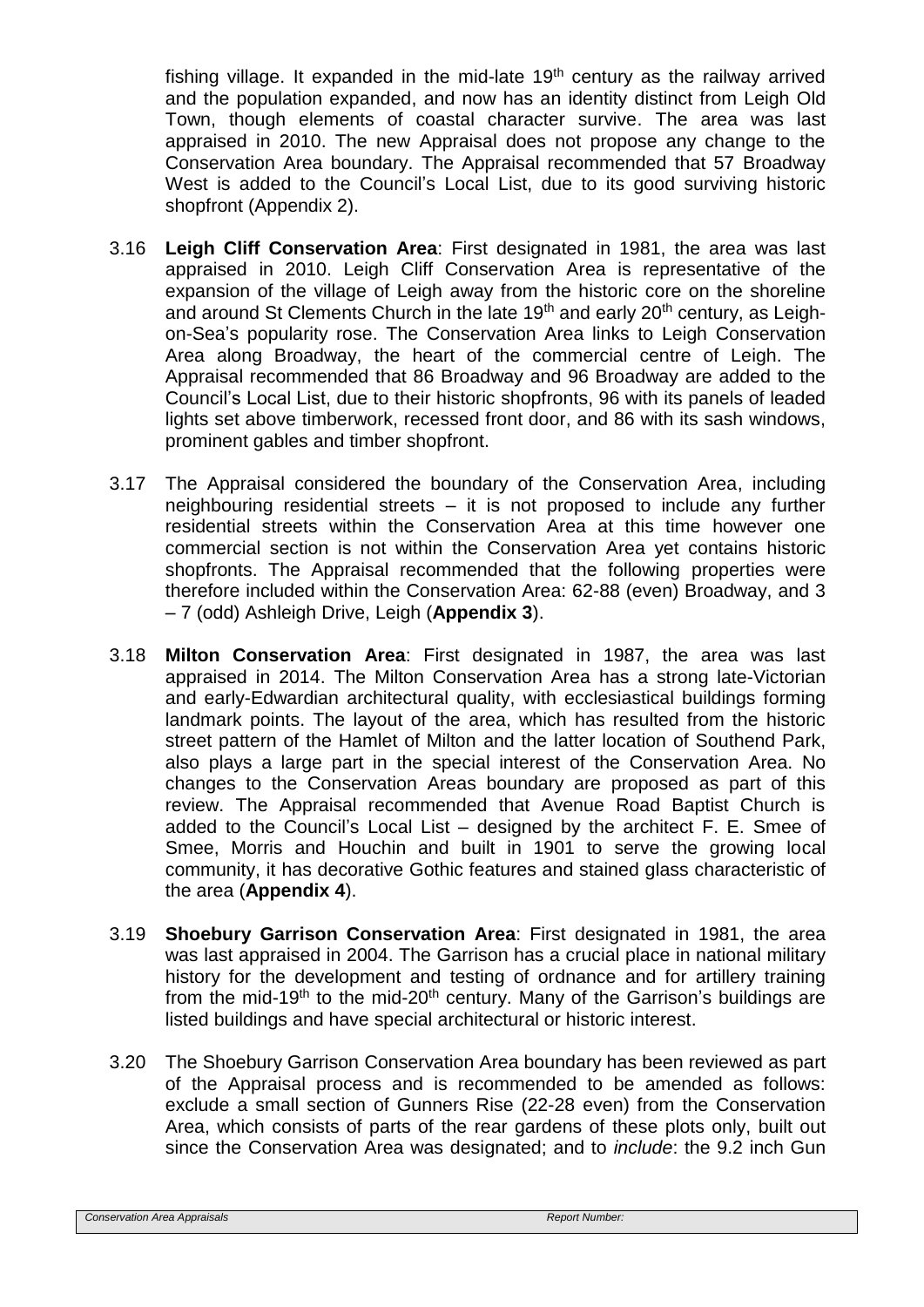Emplacement and Experimental Casements within the Conservation Area (**Appendix 5**).

3.21 **The Leas Conservation Area**: First designated in 1981, this area displays excellent examples of late-Victorian/Edwardian seafront architecture. The area was last appraised in 2008. The updated Appraisal reviewed the boundary of the Conservation Area and recommended a minor extension, to include 22 Pembury Road. There is no Article 4 direction in place and the appraisal doesn't recommend serving one at this time. The Appraisal recommended that the following buildings are added to the Council's local list: 1-19 (odd) and 2-6 (even) Palmeira Avenue. (**Appendix 6**)

# **4. Other Options**

4.1 That the Clifftown, Leigh, Leigh Cliff, Milton, Shoebury Garrison, and The Leas Conservation Area Appraisals are not adopted. This is not recommended however, as it would mean that each of these Conservation Areas does not have an up-to-date Appraisal and Management Plan in place. The new Conservation Area Appraisals will form part of the evidence base for the Local Plan and are intended to assist in planning decisions and to help ensure that the character and appearance of these Conservation Areas are conserved and enhanced.

# **5. Reasons for Recommendations**

5.1 Six Conservation Areas have been appraised as part of this work and the Conservation Area Appraisals produced for them provide up to date evidence on each Conservation Area and any issues affecting them. They also provide a new management plan to help guide appropriate and sympathetic change within the area and highlight opportunities to enhance the character and appearance of these important heritage areas.

# **6. Corporate Implications**

6.1 Contribution to the Southend 2050 Road Map

The Conservation Area Appraisals will contribute to the Southend 2050 Outcomes for Pride and Joy, 'there is a tangible sense of pride in the place and local people are actively, and knowledgably, talking up Southend', by focusing on the conservation of the Borough's historic environment and recognising the role heritage plays in creating a sense of pride in a place.

# 6.2 Environmental Impact

The Conservation Area Appraisals set out an approach for managing the historic environment, including recommendations for enhancements to the local streetscape which could lead to enhancements of the local built environment, as well as promoting the retention and appropriate use of the historic buildings and wider environment.

#### 6.3 Financial Implications

*Conservation Area Appraisals Report Number:*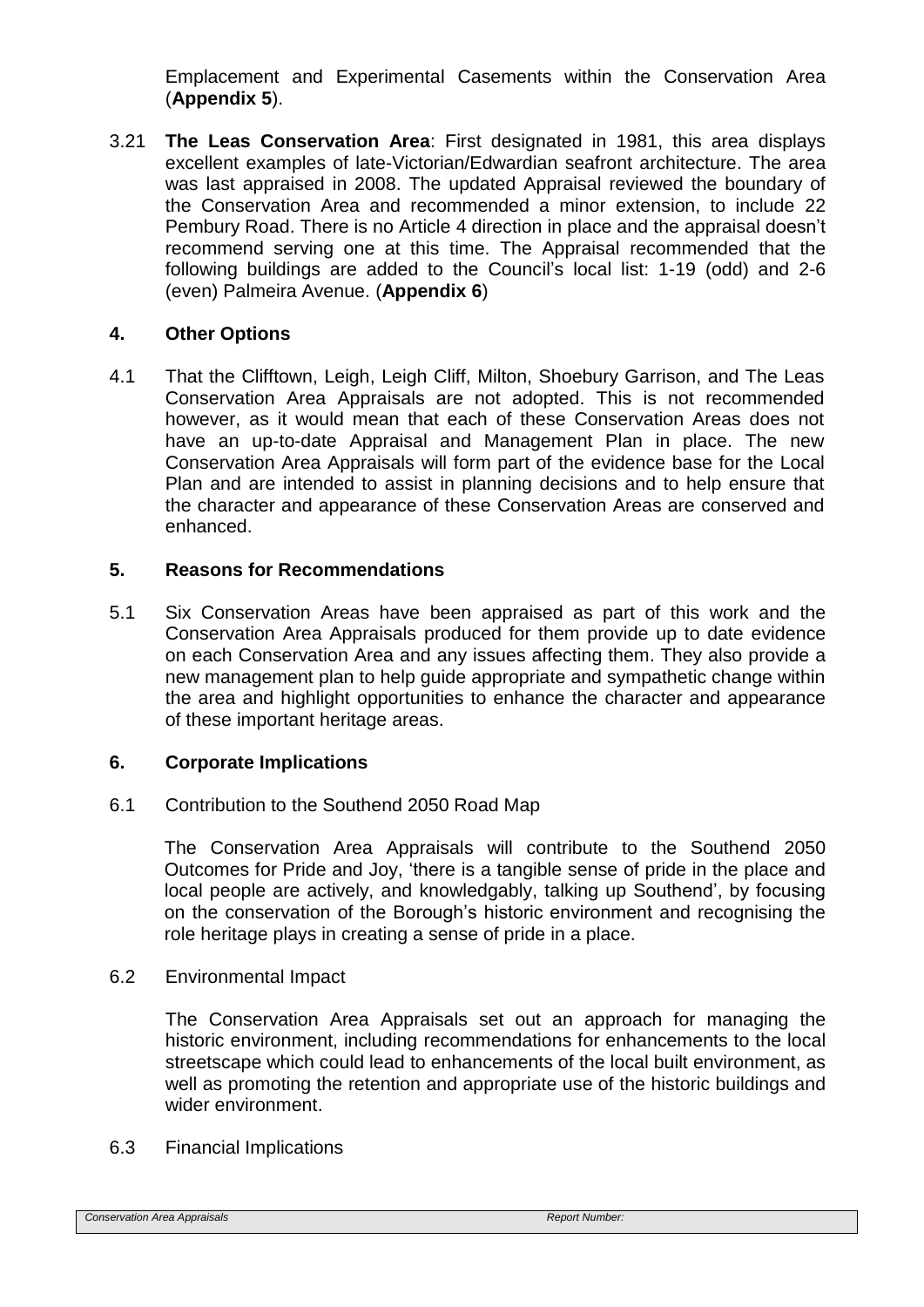Financial and human resource input is necessary to fulfil the requirements of all stages in the preparation and delivery of a Conservation Area Appraisal.

The costs associated with preparing Conservation Area Appraisals are met from existing budgetary resources within the service. The documents proposed for adoption do not propose any substantial changes to the existing conservation area boundaries. As such there are no significant financial implications arising from this review in relation to the ongoing management of the conservation areas themselves.

#### 6.4 Legal Implications

Section 69 (2) of the Planning (Listed Buildings and Conservation Areas) Act 1990 ('*the Act'*) sets out that is the duty of a Local Planning Authority from time to time to review its Conservation Areas and to determine whether any new areas should be designated as such.

Section 69 (4) of the Act sets out that the designation of any Conservation Area is considered as a local land charge. The Conservation Area Appraisals subject of this report do not propose any substantial changes to existing Conservation Area boundaries and are already recognised as a local land charge. The boundary changes to Leigh Cliff, Shoebury Garrison and The Leas Conservation Area will be updated accordingly.

Section 70 (5) of the Act requires the Local Planning Authority to notify the Secretary of State in regard to the designation of any part of their area as Conservation Area under section 69 (1) or (2) and of any variation or cancellation. Section 70 (8) requires that notification of any designation, variation or cancellation is published in a local newspaper circulating in the local authority area. This will be undertaken following agreement of the Appraisals for adoption.

The revised National Planning Policy Framework (2021) (NPPF) sets out the Government's policies for conserving and enhancing the historic environment and that in considering the designation of Conservation Areas, local planning authorities should ensure that an area justifies such status because of its special architectural or historic interest, ensuring that the concept of conservation is not devalued through the designation of areas that lack special interest (NPPF paragraph 191). Due consideration has been had to this provision of the NPPF during the production of the Conservation Area Appraisals.

#### 6.5 People Implications

Staff resources from the Strategic Planning Team have been required in order to contribute to the preparation of the Conservation Area Appraisals. Support from the Business Support Unit has also been required, particularly with regards to the public consultation process.

6.6 Property Implications

#### **Conservation Area Appraisals Report Number: Report Number: Report Number: Report Number: Report Number:**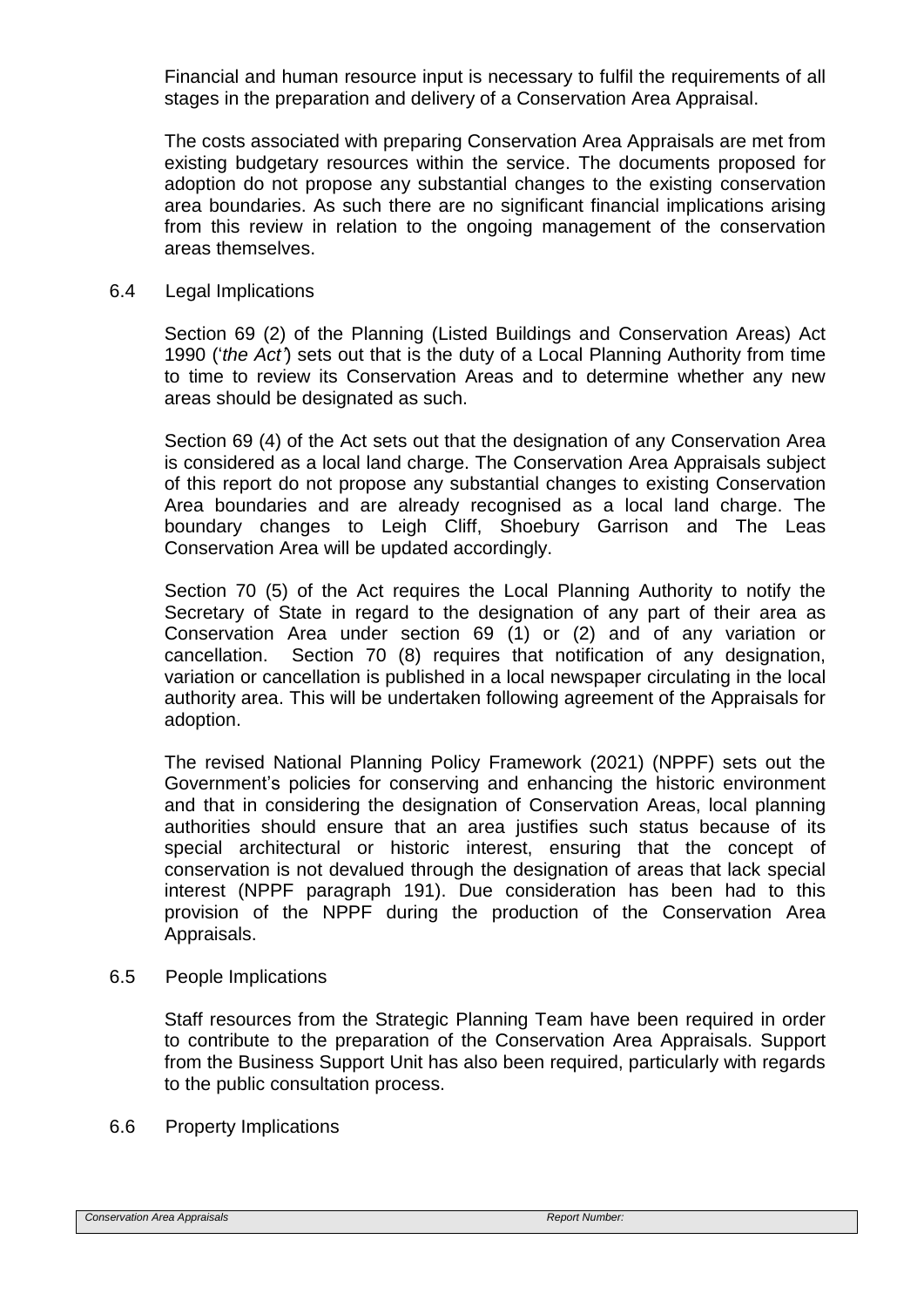Each of the Conservation Areas included within the scope of this report include a range of privately and publicly owned buildings, including commercial and residential premises.

Conservation Areas will over time be subject to many different pressures (both positive and negative) that could impact upon their character and appearance. It is important that proposed alterations to properties in Conservation Areas are sympathetic to their character, and stricter design controls therefore apply. This may have cost implications for property owners, and could potentially make any regeneration more expensive, however Conservation Areas provide opportunity to conserve the historic character of the area and may over time help to deter inappropriate development that erodes this character. The Conservation Areas subject of this report are well established and recognised designations, but this work provides the opportunity to review these areas (in line with the requirements of national planning policy and relevant legislation) and make changes to provide an up-to-date account of their character and appearance, highlighting how this could be conserved and enhanced.

Section 69 (4) of the Planning (Listed Buildings and Conservation Areas) Act 1990 sets out that the designation of any Conservation Area is considered as a local land charge. The boundary changes to Leigh Cliff, Shoebury Garrison and The Leas Conservation Areas will be updated accordingly.

# 6.7 Consultation

All Conservation Area Appraisals that are subject to public consultation are consulted on in accordance with the Council's adopted Statement of Community Involvement (SCI 2020). This has included public consultation on all fourteen Conservation Area Appraisals between November 2020 and January 2021. The comments received during the public consultation have been reviewed and the Conservation Area Appraisals reviewed following this consultation and are presented for agreement for adoption. Where considered necessary updates have been made to the appraisals to, inter alia, correct typos, add in further detail regarding the history of a building/area where this was received, or to provide further clarification. A summary of representations received during the consultation period can be found in **Appendix 7**).

#### 6.8 Equalities and Diversity Implications

Conservation Area Appraisals will provide supporting evidence for the Southend New Local Plan. An equalities impact assessment will be produced for each iteration of the Plan as part of the Integrated Impact Assessment. The public consultation on the Conservation Area Appraisals has provided the opportunity for different sections of the community to input into the proposals. No significant equalities or diversity issues have been raised through this process and the preparation of up to date appraisals is considered to support the Council in meeting its duties and obligations under the Equalities Act 2010.

#### 6.9 Risk Assessment

An area's status as a Conservation Area is a material consideration for all planning applications and introduces some additional controls (including control

*Conservation Area Appraisals Report Number:*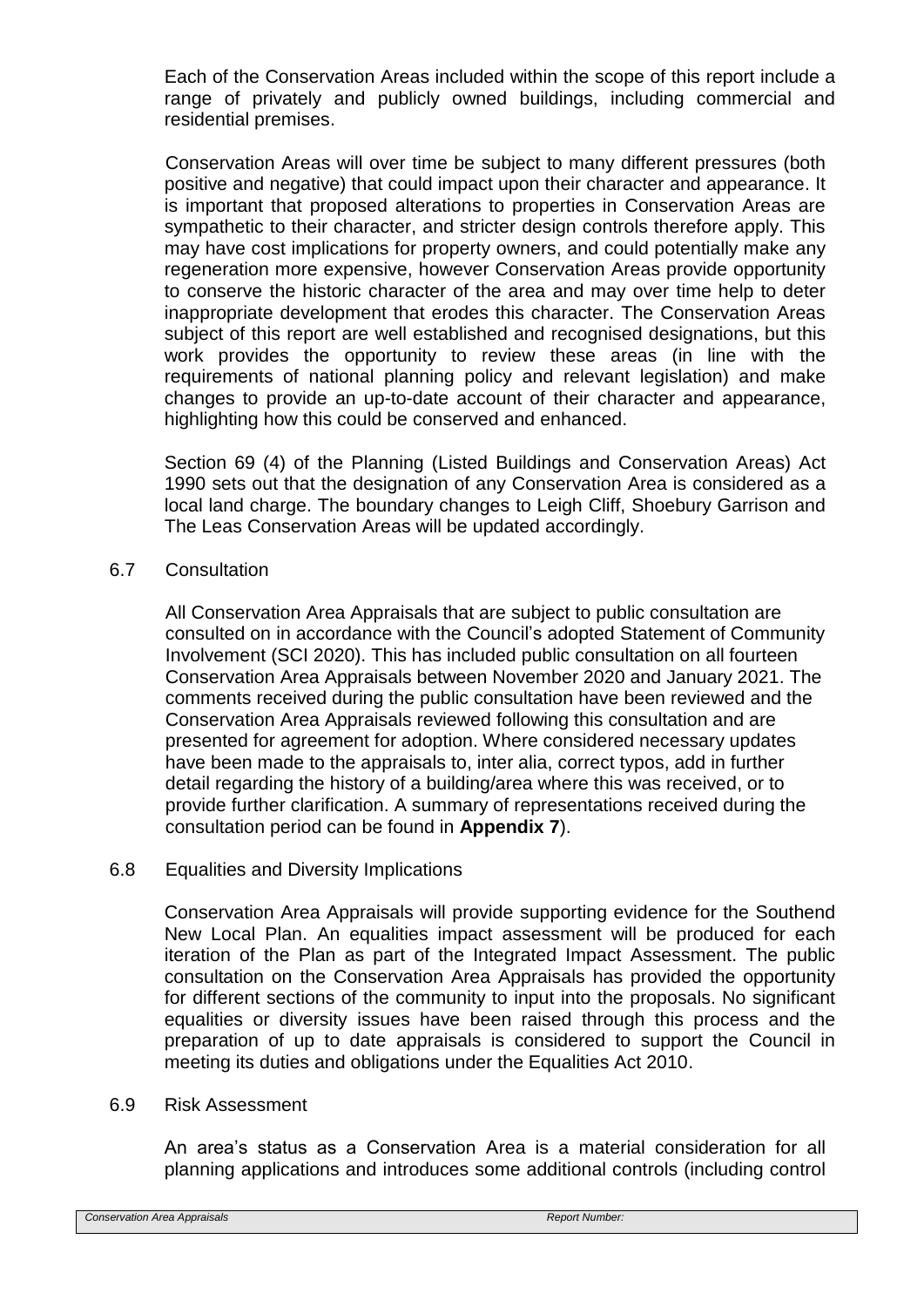of works to trees, control over demolition of an unlisted building, limitations on the types of advertisements that can be displayed with deemed consent). Conservation Areas provide opportunity to conserve the historic character of the area and may over time help to deter inappropriate development that erodes this character. An area's status as a Conservation Area does not prevent change from occurring and Conservation Areas will over time be subject to many different pressures. However, without Conservation Area status there is a risk that the historic character of the area could be further eroded.

#### 6.10 Value for Money

The Conservation Area Appraisal work, which includes the review of the existing conservation area appraisals as well as the consideration of new areas for appraisal, is being undertaken by independent heritage expects, Purcell, who bring significant professional expertise to the work, and have been working with Officers who bring local knowledge and experience to the project. This approach is considered to strike the correct balance between making the best use of the available staffing resources and ensuring that this work is brought forward in good time.

6.11 Community Safety Implications

None.

# **7. Background Papers**

- 7.1 Planning (Listed Buildings and Conservation Areas) Act 1990 <http://www.legislation.gov.uk/ukpga/1990/9/contents>
- 7.2 National Planning Policy Framework (2021) [https://assets.publishing.service.gov.uk/government/uploads/system/uploads/attachment](https://assets.publishing.service.gov.uk/government/uploads/system/uploads/attachment_data/file/1005759/NPPF_July_2021.pdf) [\\_data/file/1005759/NPPF\\_July\\_2021.pdf](https://assets.publishing.service.gov.uk/government/uploads/system/uploads/attachment_data/file/1005759/NPPF_July_2021.pdf)
- 7.3 Planning Practice Guidance <https://www.gov.uk/government/collections/planning-practice-guidance>
- 7.4 Southend Local Planning Framework [https://www.southend.gov.uk/info/200160/local\\_planning\\_framework](https://www.southend.gov.uk/info/200160/local_planning_framework)
- 7.5 Southend new Local Plan Issues and Options <https://localplan.southend.gov.uk/>
- 7.5 Southend Statement of Community Involvement (2020) [https://localplan.southend.gov.uk/sites/localplan.southend/files/2021-](https://localplan.southend.gov.uk/sites/localplan.southend/files/2021-03/Southend%20SCI%202020.pdf) [03/Southend%20SCI%202020.pdf](https://localplan.southend.gov.uk/sites/localplan.southend/files/2021-03/Southend%20SCI%202020.pdf)
- 7.6 Southend 2050 <https://www.southend.gov.uk/southend2050/>
- 7.7 Southend Conservation Areas <https://www.southend.gov.uk/conservation-areas>

```
Conservation Area Appraisals Report Number:
```